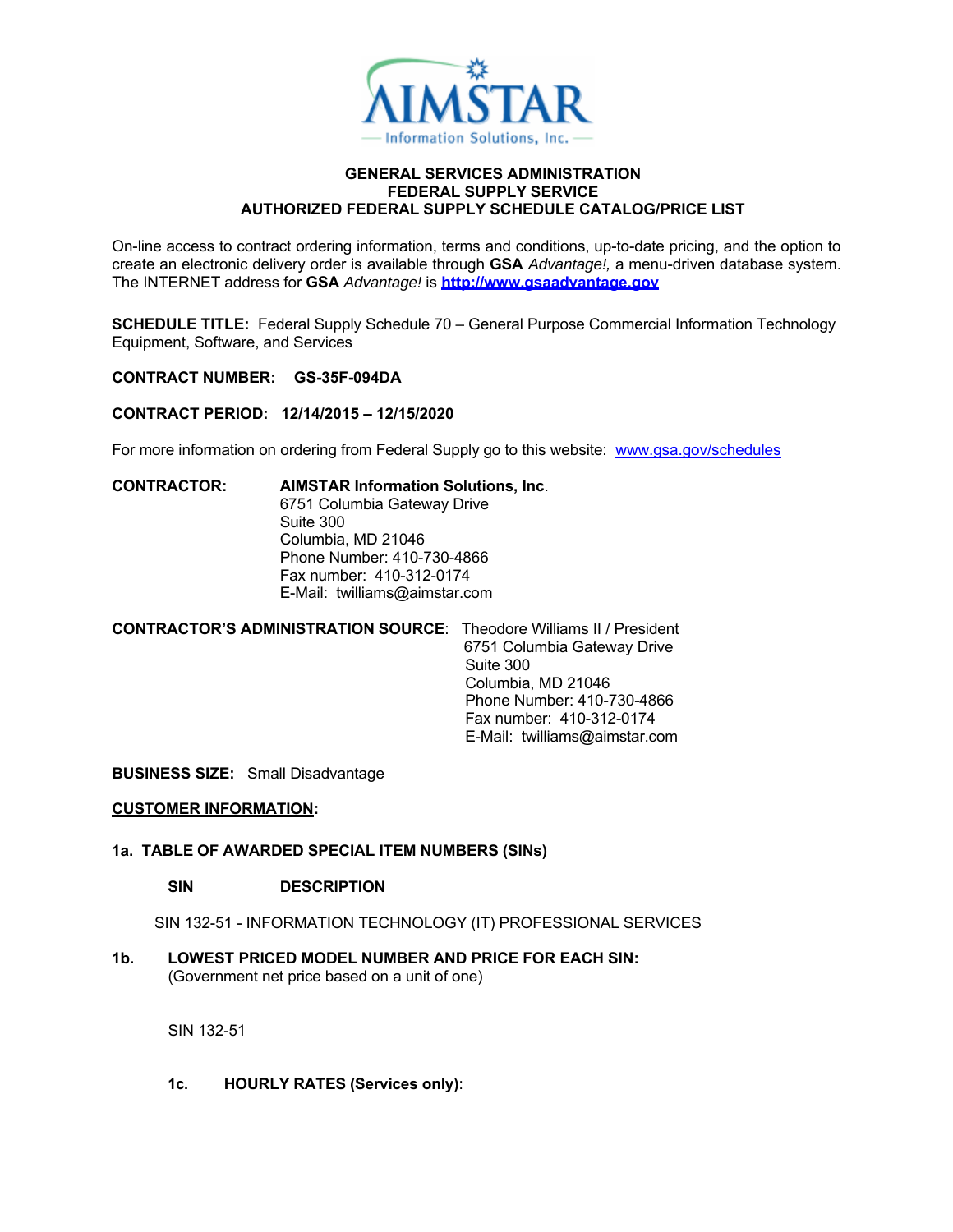

| <b>Item Number</b> | <b>Labor Category</b>                | <b>GSA Pricing</b><br>12/14/2018 thu 12/14/2019 |
|--------------------|--------------------------------------|-------------------------------------------------|
|                    | Oracle Database Administrator        | \$149.51                                        |
| 2                  | Senior Oracle Database Administrator | \$153.62                                        |
| 3                  | Oracle Developer                     | \$149.51                                        |
| 4                  | Java/Oracle Developer                | \$149.51                                        |
| 5                  | Database Consultant                  | \$103.89                                        |
| 6                  | Senior Software Engineer             | \$131.75                                        |
|                    | Program Manager                      | \$123.83                                        |
| 8                  | Microsoft Office Trainer             | \$64.61                                         |
| 9                  | Senior Network Engineer              | \$83.63                                         |
| 10                 | Senior Programmer                    | \$83.63                                         |
| 11                 | <b>Help Desk Specialist</b>          | \$83.63                                         |

## **Commercial Job Title: Oracle Database Administrator**

Minimum/General Experience: Oracle DBA: MS plus 3 years IT experience and 2 years Oracle specific experience or BS plus 4 years IT experience and 2 years Oracle specific experience.

Functional Responsibility: Works with users and developers to determine database storage needs and data access patterns. Develops and reviews logical and physical database designs for new and existing databases. Works with system administrators to implement security procedures and backup and recovery methods. Tunes the database as needed to increase performance. Performs data loads. Monitors the database. Creates new database instances and upgrades existing databases as needed. Works with little or no supervision.

Minimum Education: Bachelor's Degree in Engineering, Computer Science, Mathematics, Business or other related scientific, technical, or business discipline

## **Commercial Job Title: Senior Oracle Database Administrator**

Minimum/General Experience: Senior Oracle DBA: MS plus 6 years IT experience and 4 years Oracle specific experience or BS plus 8 years IT experience and 4 years Oracle specific experience.

Functional Responsibility: All of the requirements of an Oracle Database Administrator plus the following: Works with management to plan and effectively utilize database resources. Prepares and delivers presentations on database management systems concepts and technology. Trains, mentors, and supervises more junior database administrators.

Minimum Education: Bachelor's Degree in Engineering, Computer Science, Mathematics, Business or other related scientific, technical, or business discipline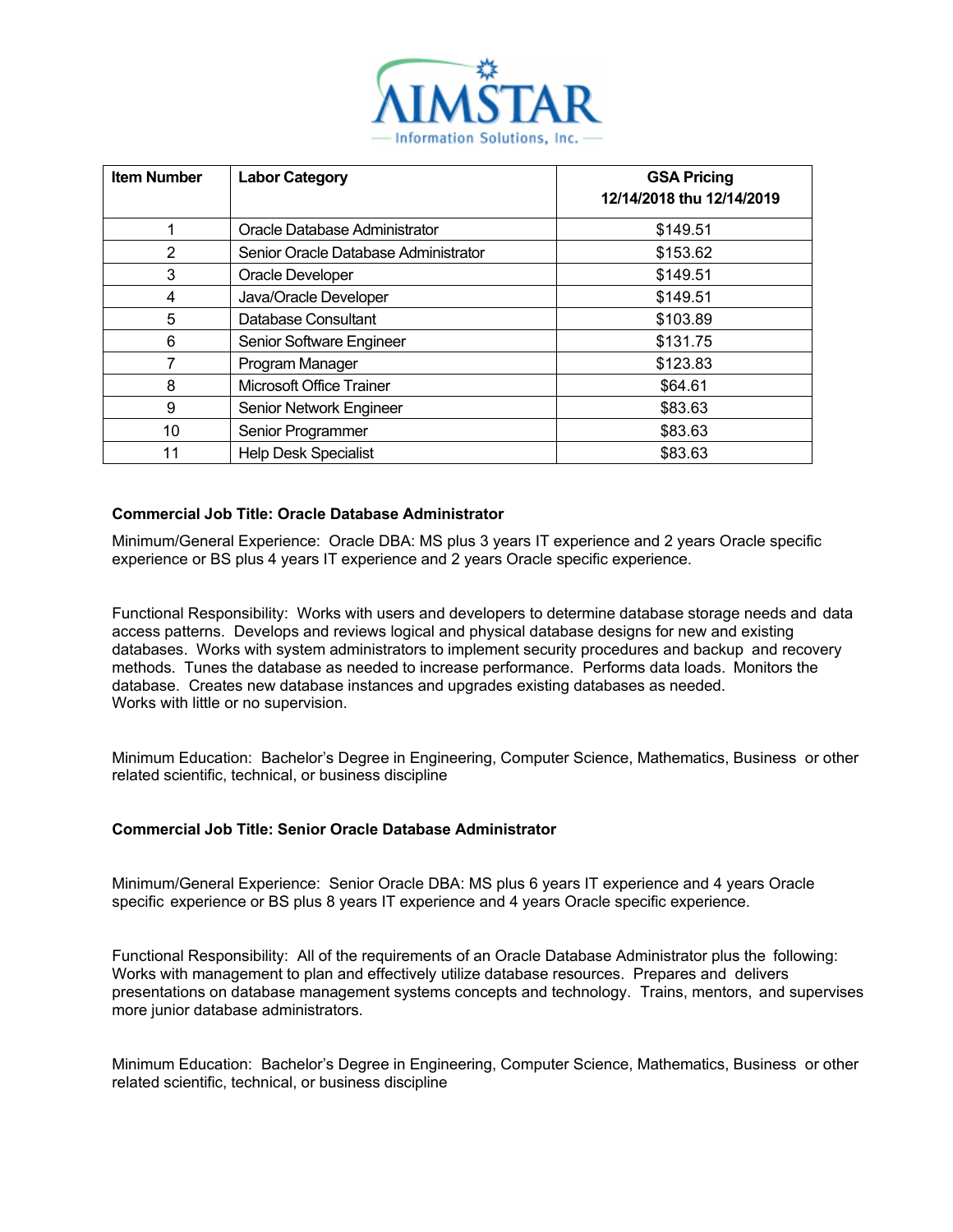

## **Commercial Job Title: Oracle Developer**

Minimum/General Experience: MS plus 2 years experience or BS plus 3 years experience.

Functional Responsibility: Specializes in the development of Oracle database applications. Develops interfaces and tools to query Oracle databases. Experience with languages and tools such as SQL, PL/SQL, Oracle Application Express (APEX), SQL Developer and TOAD. Proficient in the coding and debugging of complex SQL. PL/sQL packages, functions, procedures, jobs, triggers, etc.

Minimum Education: Bachelor's Degree in Engineering, Computer Science, Mathematics, Business or other related scientific, technical, or business discipline

## **Commercial Job Title: Java/Oracle Developer**

Minimum/General Experience: MS plus 2 years experience or BS plus 3 years experience.

Functional Responsibility: Specializes in the development of applications that use the Java programming language to access Oracle databases. Develops interfaces and tools to query Oracle databases. Proficient in Java database access standards and techniques such as JDBC and database connection pooling.

Minimum Education: Bachelor's Degree in Engineering, Computer Science, Mathematics, Business or other related scientific, technical, or business discipline

## **Commercial Job Title: Database Consultant**

Minimum/General Experience: MS plus 4 years experience or BS plus 6 years experience.

Functional Responsibility: Works with clients to analyze database needs and to recommend database solutions. Reviews and evaluates current database designs. Identifies data sources and provides data flow diagrams for proposed and existing projects. May design and/or develop proof of concept database applications for clients. Proficient in the integration of various technology with databases.

Minimum Education: Bachelor's Degree in Engineering, Computer Science, Mathematics, Business or other related scientific, technical, or business discipline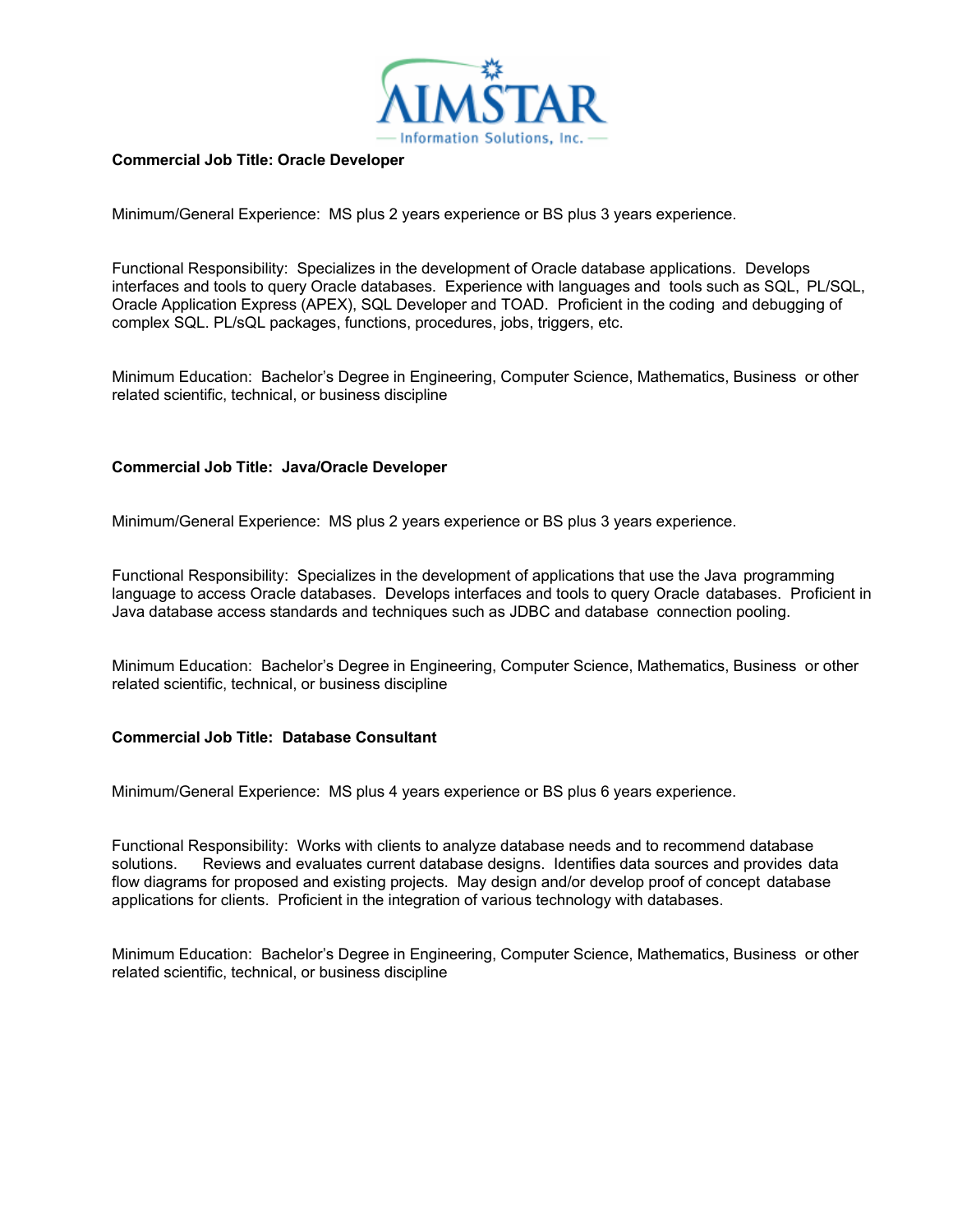

#### **Commercial Job Title: Senior Software Engineer**

Minimum/General Experience: MS plus 4 years experience or BS plus 6 years experience.

Functional Responsibility: Reviews and analyzes system specifications. Prepares programming specifications. Analyzes existing systems/subsystems for reusability benefits and needed changes. Prepares design plans and written analyses. Prepares unit and test scripts. Prepares documentation. Performs as a project lead or lead developer. Prepares and delivers presentations on computer technology. Trains, mentors, and supervises more junior software engineers.

Minimum Education: Bachelor's Degree in Engineering, Computer Science, Mathematics, Business or other related scientific, technical, or business discipline

#### **Commercial Job Title: Program Manager**

Minimum/General Experience: MS plus 6 years experience or BS plus 8 years experience.

Functional Responsibility: Performs day-to-day management of the project, identifies issues and risks and recommends possible issue and risk mitigation strategies associated with the project. Acts as a facilitator between project owners and application developers. Is responsible for ensuring that work performed on the project is within scope, consistent with requirements, and delivered on time and on budget. Identifies critical paths, tasks, dates, testing, and acceptance criteria. Provides solutions to improve efficiency (e.g., reduce costs while maintaining or improving performance levels). Monitors issues and provides resolutions for up-todate status reports. Demonstrates excellent writing and oral communications skills.

Minimum Education: Bachelor's Degree in Engineering, Computer Science, Mathematics, Business or other related scientific, technical, or business discipline

## **Commercial Job Title: Microsoft Office Instructor**

Minimum/General Experience: MS plus 2 years experience or BS plus 3 years experience.

Functional Responsibility: Has extensive knowledge of the Microsoft Office tools such as Word, Excel, PowerPoint, and Outlook. Proficient in teaching Microsoft Office concepts. Capable of performing needs assessments and tailoring training based on needs. May develop additional artifacts such as tips, techniques, and FAQs. Demonstrates excellent writing and oral communications skills.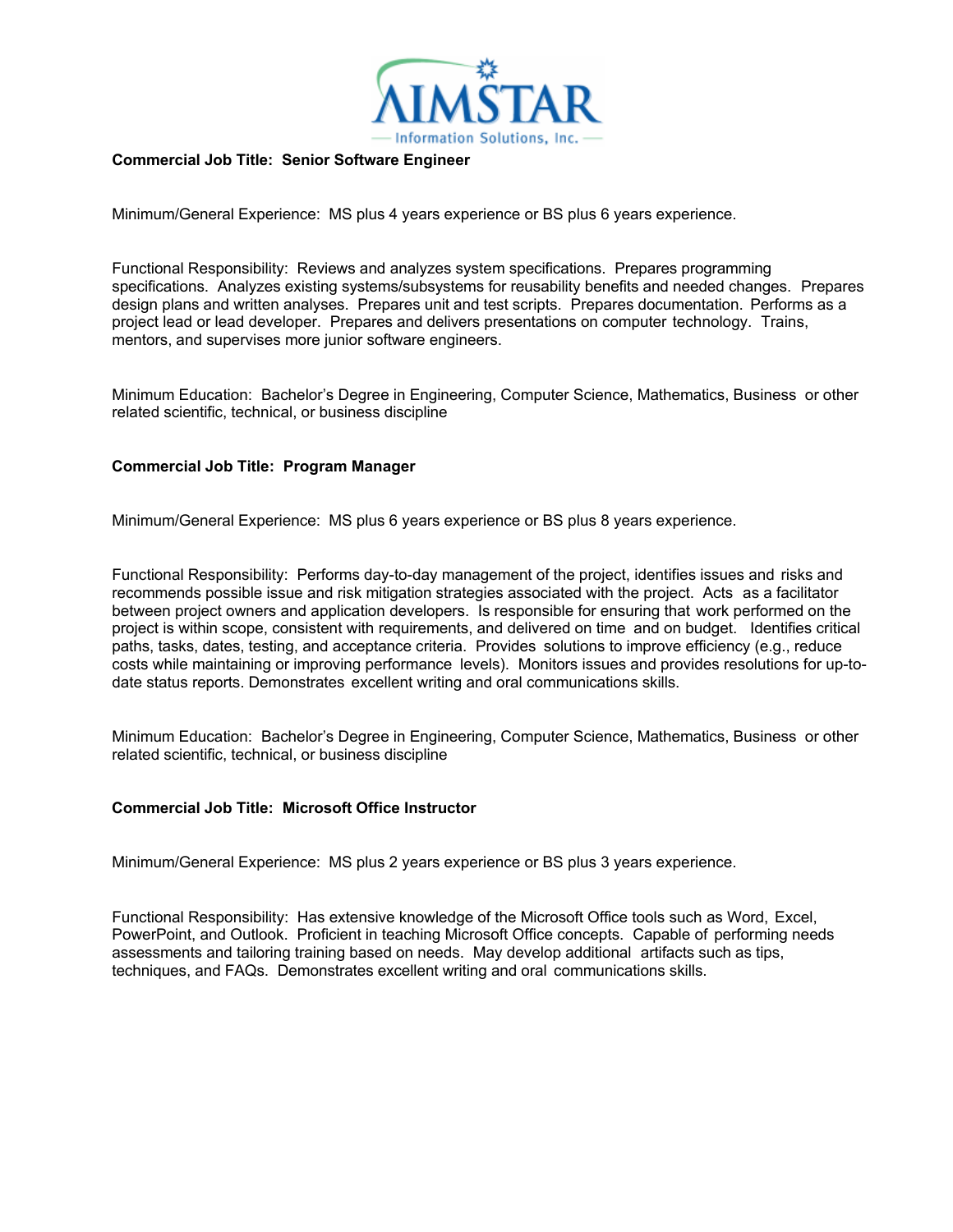

Minimum Education: Bachelor's Degree in Engineering, Computer Science, Mathematics, Business or other related scientific, technical, or business discipline

## **Commercial Job Title: Senior Network Engineer**

Minimum/General Experience: Three (3) years of technical experience in network installation, configuration, maintenance, and troubleshooting. Requires competence in networking issues such as working with network routers, switches, and network security.

Functional Responsibility: Responsible for the design and implementation of data communications or telecommunications networks. Plans and monitors the installation of communications circuits. Manage and monitor local area networks and associated equipment (e.g., bridges, routers, modem pools, and gateways) Conducts short and long-term planning to meet communications requirements. Responsible for the design and implementation of LANs/WANs using hub switching and router technology.

Minimum Education: Bachelor's Degree in Engineering, Computer Science, Mathematics, Business or other related scientific, technical, or business discipline.

## **Commercial Job Title: Senior Programmer**

Minimum/General Experience: Three (3) years of technical experience in software applications development. Requires competence in all phases of software development.

Functional Responsibility: Creates and/or maintains software such as operating systems, communications software, database packages, compilers, repositories, and utility programs. Modifies existing software and develops special-purpose software to ensure efficiency and integrity between systems and applications.

Minimum Education: Bachelor's Degree in Engineering, Computer Science, Mathematics, Business or other related scientific, technical, or business discipline.

## **Commercial Job Title: Help Desk Specialist**

Minimum/General Experience: Three (3) years of technical experience in providing help desk support. Must be able to communicate effectively orally and in writing.

Functional Responsibility: Provides telephone and in-person support to users in the areas such as directories, standard Windows desktop applications, and custom applications. Serves as a point of contact for troubleshooting hardware and software problems.

Minimum Education: Bachelor's Degree in Engineering, Computer Science, Mathematics, Business or other related scientific, technical, or business discipline or three (3) years of equivalent experience in a related field.

#### **2. MAXIMUM ORDER\*:**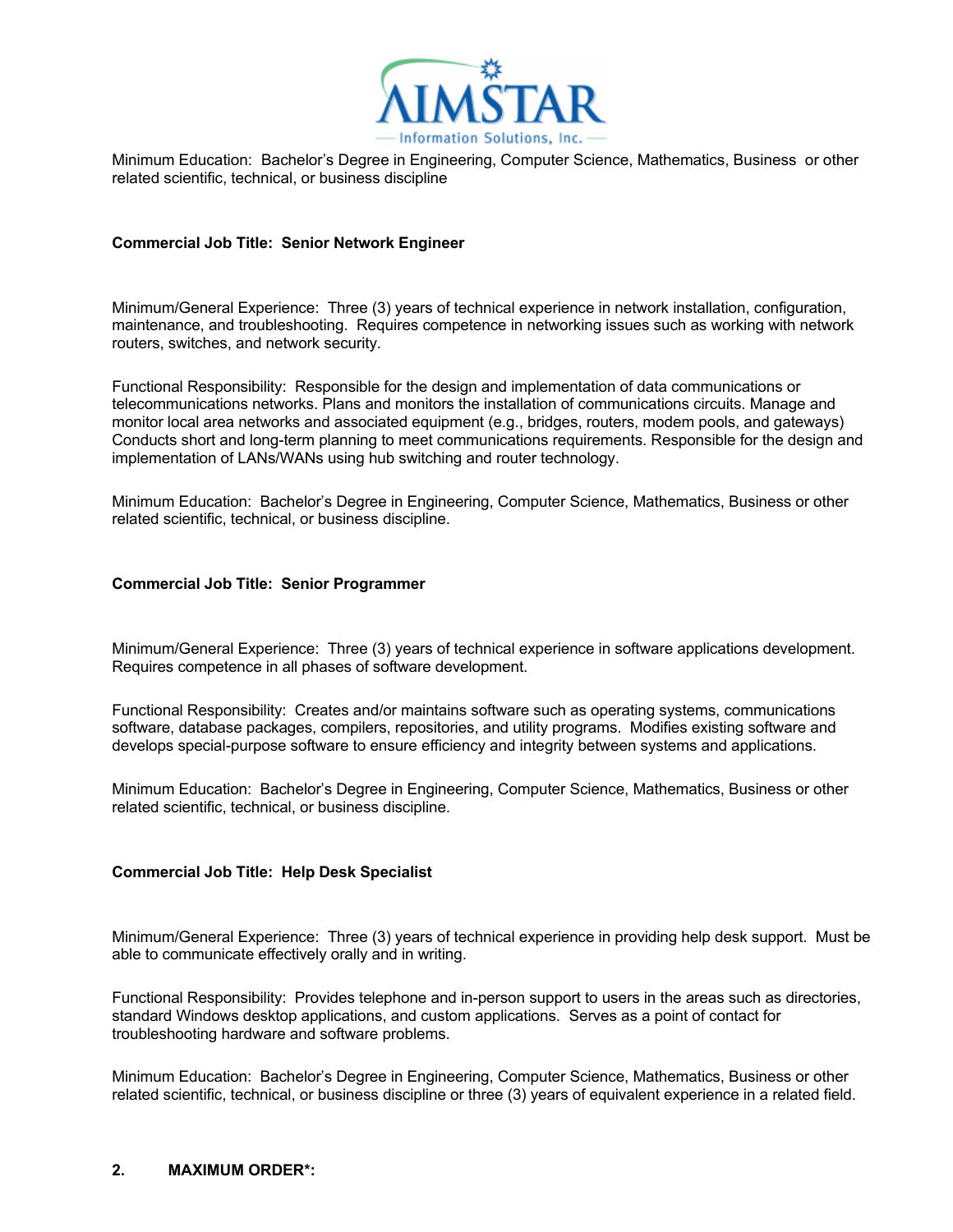

## 132-51 \$500,000

NOTE TO ORDERING ACTIVITIES: \*If the best value selection places your order over the Maximum Order identified in this catalog/pricelist, you have an opportunity to obtain a better schedule contract price. Before placing your order, contact the aforementioned contactor for a better price. The contractor may (1) offer a new price for this requirement (2) offer the lowest price available under this contract or (3) decline the order. A delivery order that exceeds the maximum order may be placed under the schedule contract in accordance with FAR 8.404.

- **3. MINIMUM ORDER:** \$100.00
- **4. GEOGRAPHIC COVERAGE**: Domestic, 50 states, Washington, DC, Puerto Rico, US Territories and to a CONUS port
- **5. POINT(S) OF PRODUCTION:** N/A

**6. DISCOUNT FROM LIST PRICES:** GSA Net Prices are shown on the attached GSA Pricelist. Negotiated discount has been applied and the IFF has been added.

- **7. QUANTITY DISCOUNT(S):** N/A
- **8. PROMPT PAYMENT TERMS:** N/A
- **9.a Government Purchase Cards must be accepted at or below the micro-purchase threshold.**
- **9.b Government Purchase Cards are accepted above the micro-purchase threshold. Contact contractor for limit.**
- **10. FOREIGN ITEMS**: N/A
- **11a. TIME OF DELIVERY**: Negotiated between the Ordering Agency and the Contractor.
- **11b. EXPEDITED DELIVERY:** Items available for expedited delivery are noted in this price list.
- **11c. OVERNIGHT AND 2-DAY DELIVERY:** Overnight and 2-day delivery are available. Contact the Contractor for rates.
- **11d. URGENT REQUIRMENTS:** Agencies can contact the Contractor's representative to affect a faster delivery. Customers are encouraged to contact the contractor for the purpose of requesting accelerated delivery.
- **12. FOB POINT:** Destination
- **13a. ORDERING ADDRESS:** Same as contractor address

**13b. ORDERING PROCEDURES:** Ordering activities shall use the ordering procedures described in Federal Acquisition Regulation 8.405-3 when placing an order or establishing a BPA for supplies or services. The ordering procedures, information on Blanket Purchase Agreements (BPA's) and a sample BPA can be found at the GSA/FSS Schedule Homepage (fss.gsa.gov/schedules).

**14. PAYMENT ADDRESS**: Same as contractor address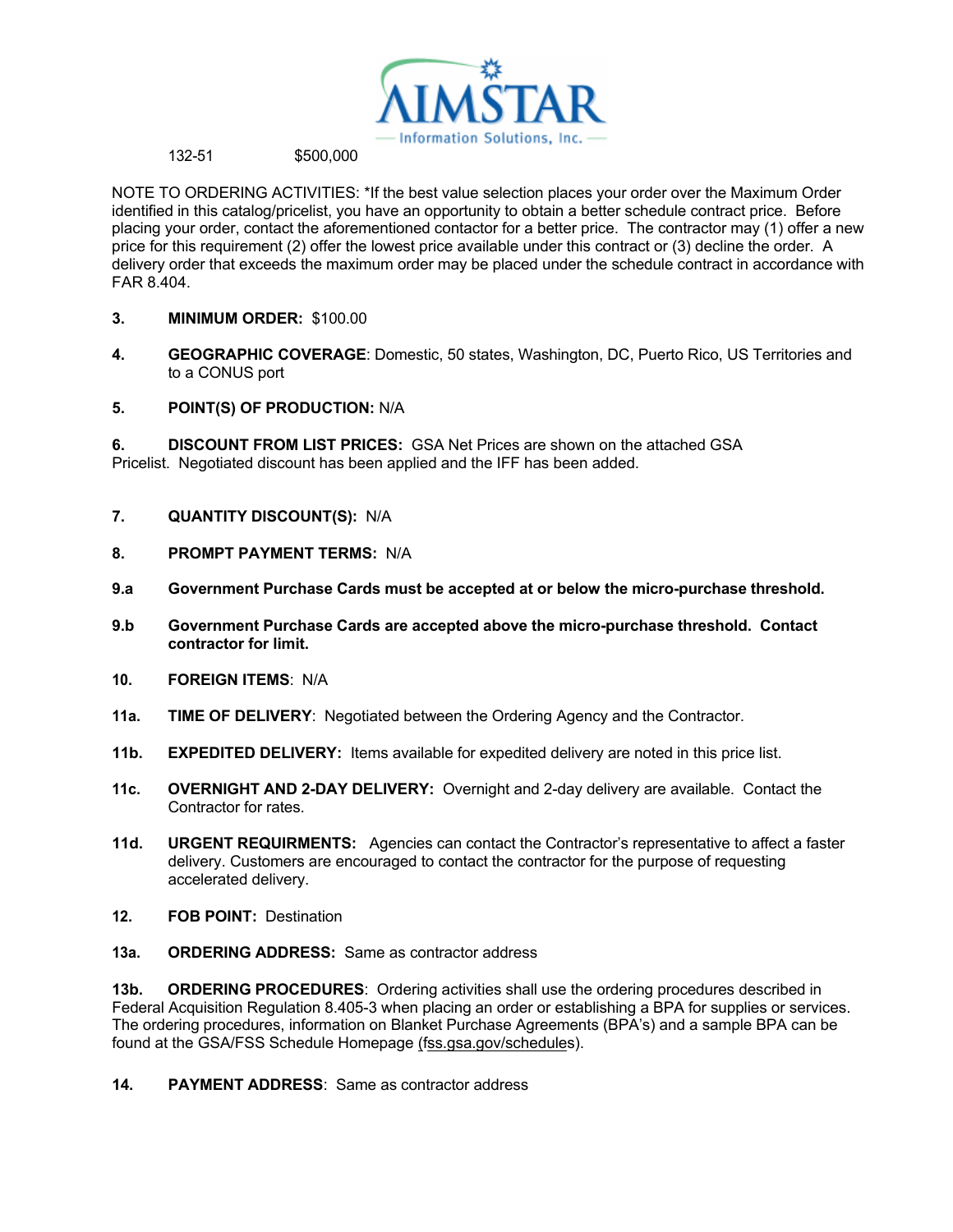

- **15. WARRANTY PROVISION:** N/A
- **16. EXPORT PACKING CHARGES**: N/A
- **17. TERMS AND CONDITIONS OF GOVERNMENT PURCHASE CARD ACCEPTANCE**: (any thresholds above the micropurchase level may be inserted by contractor)
- **18. TERMS AND CONDITIONS OF RENTAL, MAINTENANCE, AND REPAIR (IF APPLICABLE):** N/A
- **19. TERMS AND CONDITIONS OF INSTALLATION (IF APPLICABLE):** N/A
- **20. TERMS AND CONDITIONS OF REPAIR PARTS INDICATING DATE OF PARTS PRICE LISTS AND ANY DISCOUNTS FROM LIST PRICES (IF AVAILABLE):** N/A
- **20a. TERMS AND CONDITIONS FOR ANY OTHER SERVICES (IF APPLICABLE**): N/A
- **21. LIST OF SERVICE AND DISTRIBUTION POINTS (IF APPLICABLE):** N/A
- **22. LIST OF PARTICIPATING DEALERS (IF APPLICABLE):** N/A
- **23. PREVENTIVE MAINTENANCE (IF APPLICABLE**): N/A
- **24a. SPECIAL ATTRIBUTES SUCH AS ENVIRONMENTAL ATTRIBUTES (e.g. recycled content, energy efficiency, and/or reduced pollutants):** N/A
- **24b. Section 508 Compliance for Electronic and Information Technology (EIT):** N/A
- **25. DUNS NUMBER:** 11-219-0827
- **26. NOTIFICATION REGARDING REGISTRATION IN SYSTEM FOR AWARD MANAGEMENT (SAM) DATABASE:** Contractor has an Active Registration in the SAM database.

**NOTE: Insert specific terms and conditions for applicable SINs** 

## **TERMS AND CONDITIONS APPLICABLE TO INFORMATION TECHNOLOGY (IT) PROFESSIONAL SERVICES (SPECIAL ITEM NUMBER 132-51)**

## **1. SCOPE**

a. The prices, terms and conditions stated under Special Item Number 132-51 Information Technology Professional Services apply exclusively to IT Professional Services within the scope of this Information Technology Schedule.

b. The Contractor shall provide services at the Contractor's facility and/or at the ordering activity location, as agreed to by the Contractor and the ordering activity.

## **2. PERFORMANCE INCENTIVES I-FSS-60 Performance Incentives (April 2000)**

a. Performance incentives may be agreed upon between the Contractor and the ordering activity on individual fixed price orders or Blanket Purchase Agreements under this contract.

b. The ordering activity must establish a maximum performance incentive price for these services and/or total solutions on individual orders or Blanket Purchase Agreements.

c. Incentives should be designed to relate results achieved by the contractor to specified targets. To the maximum extent practicable, ordering activities shall consider establishing incentives where performance is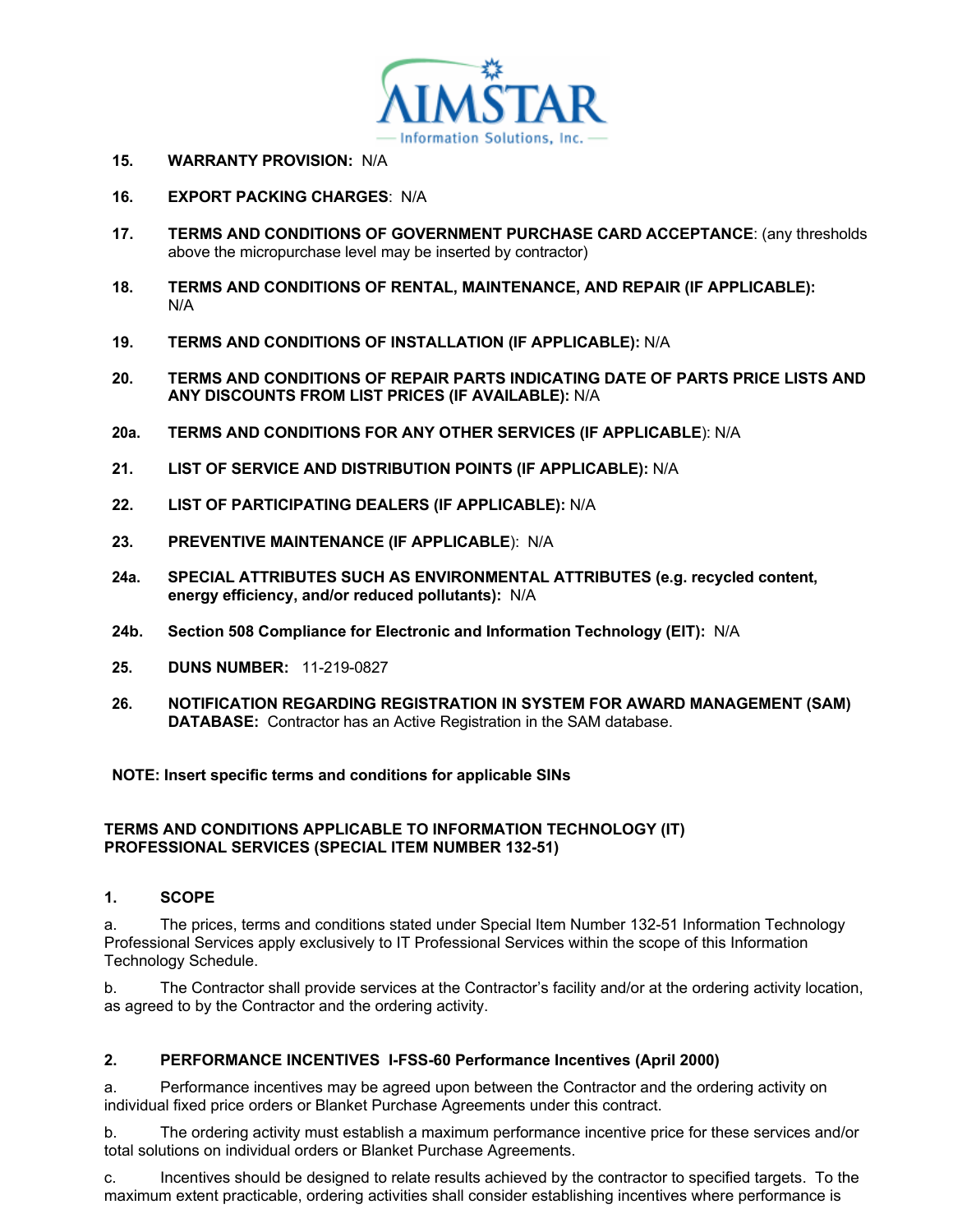

critical to the ordering activity's mission and incentives are likely to motivate the contractor. Incentives shall be based on objectively measurable tasks.

# **3. ORDER**

a. Agencies may use written orders, EDI orders, blanket purchase agreements, individual purchase orders, or task orders for ordering services under this contract. Blanket Purchase Agreements shall not extend beyond the end of the contract period; all services and delivery shall be made and the contract terms and conditions shall continue in effect until the completion of the order. Orders for tasks which extend beyond the fiscal year for which funds are available shall include FAR 52.232-19 (Deviation – May 2003) Availability of Funds for the Next Fiscal Year. The purchase order shall specify the availability of funds and the period for which funds are available.

b. All task orders are subject to the terms and conditions of the contract. In the event of conflict between a task order and the contract, the contract will take precedence.

# **4. PERFORMANCE OF SERVICES**

a. The Contractor shall commence performance of services on the date agreed to by the Contractor and the ordering activity.

b. The Contractor agrees to render services only during normal working hours, unless otherwise agreed to by the Contractor and the ordering activity.

c. The ordering activity should include the criteria for satisfactory completion for each task in the Statement of Work or Delivery Order. Services shall be completed in a good and workmanlike manner.

d. Any Contractor travel required in the performance of IT Services must comply with the Federal Travel Regulation or Joint Travel Regulations, as applicable, in effect on the date(s) the travel is performed. Established Federal Government per diem rates will apply to all Contractor travel. Contractors cannot use GSA city pair contracts.

# **5. STOP-WORK ORDER (FAR 52.242-15) (AUG 1989)**

(a) The Contracting Officer may, at any time, by written order to the Contractor, require the Contractor to stop all, or any part, of the work called for by this contract for a period of 90 days after the order is delivered to the Contractor, and for any further period to which the parties may agree. The order shall be specifically identified as a stop-work order issued under this clause. Upon receipt of the order, the Contractor shall immediately comply with its terms and take all reasonable steps to minimize the incurrence of costs allocable to the work covered by the order during the period of work stoppage. Within a period of 90 days after a stop-work is delivered to the Contractor, or within any extension of that period to which the parties shall have agreed, the Contracting Officer shall either-

(1) Cancel the stop-work order; or

(2) Terminate the work covered by the order as provided in the Default, or the Termination for Convenience of the Government, clause of this contract.

(b) If a stop-work order issued under this clause is canceled or the period of the order or any extension thereof expires, the Contractor shall resume work. The Contracting Officer shall make an equitable adjustment in the delivery schedule or contract price, or both, and the contract shall be modified, in writing, accordingly, if-

(1) The stop-work order results in an increase in the time required for, or in the Contractor's cost properly allocable to, the performance of any part of this contract; and

(2) The Contractor asserts its right to the adjustment within 30 days after the end of the period of work stoppage; provided, that, if the Contracting Officer decides the facts justify the action, the Contracting Officer may receive and act upon the claim submitted at any time before final payment under this contract.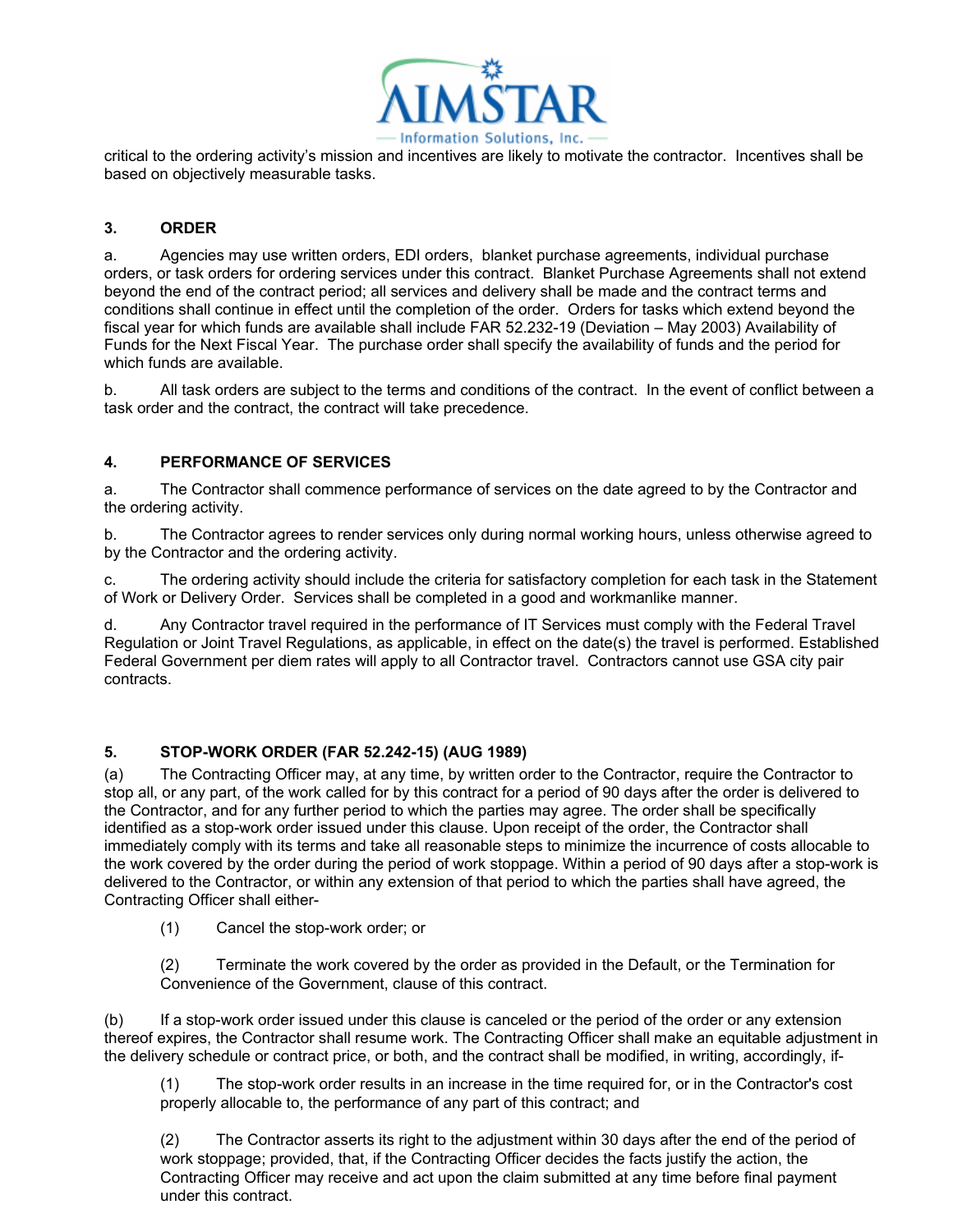

(c) If a stop-work order is not canceled and the work covered by the order is terminated for the convenience of the Government, the Contracting Officer shall allow reasonable costs resulting from the stop-work order in arriving at the termination settlement.

(d) If a stop-work order is not canceled and the work covered by the order is terminated for default, the Contracting Officer shall allow, by equitable adjustment or otherwise, reasonable costs resulting from the stopwork order.

# **6. INSPECTION OF SERVICES**

**In accordance with FAR 52.212-4 CONTRACT TERMS AND CONDITIONS--COMMERCIAL ITEMS (MAR 2009) (DEVIATION I - FEB 2007) for Firm-Fixed Price orders and FAR 52.212-4 CONTRACT TERMS AND CONDITIONS OCOMMERCIAL ITEMS (MAR 2009) (ALTERNATE I OOOCT 2008) (DEVIATION I – FEB 2007) applies to Time-and-Materials and Labor-Hour Contracts orders placed under this contract.** 

# **7. RESPONSIBILITIES OF THE CONTRACTOR**

The Contractor shall comply with all laws, ordinances, and regulations (Federal, State, City, or otherwise) covering work of this character. If the end product of a task order is software, then FAR 52.227-14 (Dec 2007) Rights in Data – General, may apply.

# **8. RESPONSIBILITIES OF THE ORDERING ACTIVITY**

Subject to security regulations, the ordering activity shall permit Contractor access to all facilities necessary to perform the requisite IT Professional Services.

## **9. INDEPENDENT CONTRACTOR**

All IT Professional Services performed by the Contractor under the terms of this contract shall be as an independent Contractor, and not as an agent or employee of the ordering activity.

# **10. ORGANIZATIONAL CONFLICTS OF INTEREST**

## a. Definitions.

"Contractor" means the person, firm, unincorporated association, joint venture, partnership, or corporation that is a party to this contract.

"Contractor and its affiliates" and "Contractor or its affiliates" refers to the Contractor, its chief executives, directors, officers, subsidiaries, affiliates, subcontractors at any tier, and consultants and any joint venture involving the Contractor, any entity into or with which the Contractor subsequently merges or affiliates, or any other successor or assignee of the Contractor.

An "Organizational conflict of interest" exists when the nature of the work to be performed under a proposed ordering activity contract, without some restriction on ordering activities by the Contractor and its affiliates, may either (i) result in an unfair competitive advantage to the Contractor or its affiliates or (ii) impair the Contractor's or its affiliates' objectivity in performing contract work.

b. To avoid an organizational or financial conflict of interest and to avoid prejudicing the best interests of the ordering activity, ordering activities may place restrictions on the Contractors, its affiliates, chief executives, directors, subsidiaries and subcontractors at any tier when placing orders against schedule contracts. Such restrictions shall be consistent with FAR 9.505 and shall be designed to avoid, neutralize, or mitigate organizational conflicts of interest that might otherwise exist in situations related to individual orders placed against the schedule contract. Examples of situations, which may require restrictions, are provided at FAR 9.508.